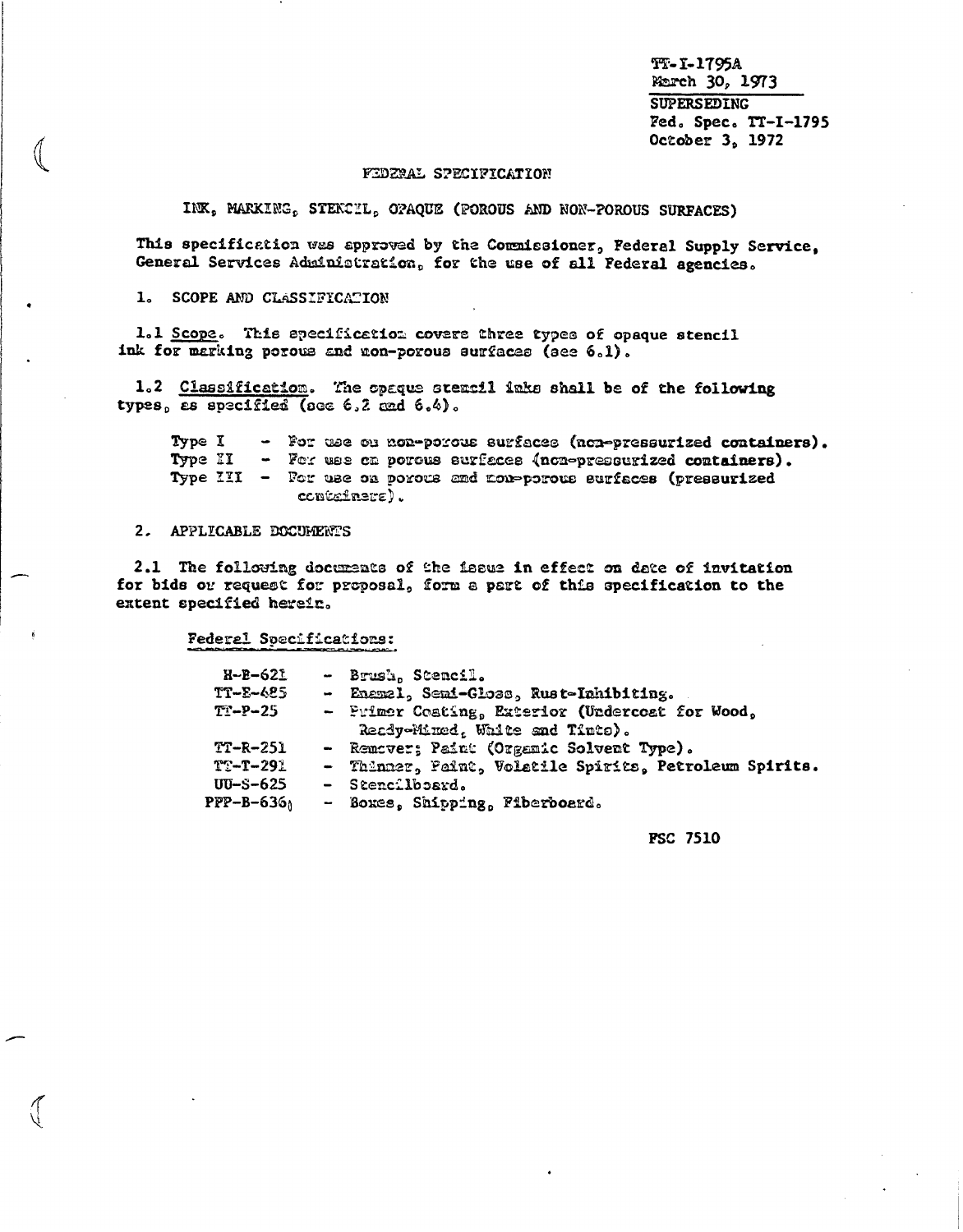**IT-I-1795A -..**

| $PPP - C - 96$ | - Cans, Metal: 28 Gage and Lighter.                                                  |
|----------------|--------------------------------------------------------------------------------------|
| $PPP-F-320$    | - Fiberboard; Corrugated and Solid, Sheet Stock<br>(Container Grade) and Cut Shapes. |
| $PPP-P-704$    | - Pails: Metal (Shipping, Steel, 1-Through 12 Gallon).                               |
|                |                                                                                      |

.—,,

**Federal Standards:**

|  |                         | FED-STD-123 - Marking for Domestic Shipment (Civil Agencies). |  |
|--|-------------------------|---------------------------------------------------------------|--|
|  |                         | FED-STD-141 - Paint, Varnish, Lacquer, and Related Materials; |  |
|  |                         | Methods of Inspection, Sampling, and Testing.                 |  |
|  | $FED-STD-595 - Colors.$ |                                                               |  |

**(Activities outside the Federal Government may obtain copies of Federal "Specifications, Standards, and Handbooks as outlined under General Infoma- ~** "tIon in the **Index of Federal Specifications and Standards and at the prices indicated in the Index. The Index, which includes cumulative monthly supplements as issued, is for sale on a subscription basis by the Superintendent** of Documents, U.S. Government Printing Office, Washington, D.C. 20402.

(Single **copies of this specification and other Federal specifications required by activities outside the Federal Government for bidding purposes are available without charge from Business Service Centers at the General**  $S$ ervices Administration Regional Offices in Boston, New York, Washington, D.C., **AWanta, Chicago, Kansas City, Me., Fort Worth, Denver, San Francisco, LOS Angeles, and Seattle, Washington.**

**Federal Government activities may obtain copies of Federal Specifications, Standards, and Handbooks and the Index of Federal Specifications and Standards from established distribution points in their agencies.)**

**Military Standard: .**

**MIL-STD-129 - Marking for Shipment and Storage.**

**(Copies of Military Specifications and Standards required by suppliers in connection with specific procurement functions should be obtained from tha procuring activity or as directed by the contracting officer.)**

**LAWS AND REGULATIONS:**

**.Department of Health, Education and Welfare**

**21 CFR 191 - Federal Hazardous Substances Labeling** Act.

**(The Code of Federal Regulations (CFR) and the Federal Register (FR) are for @ale on a subscription basis** *by the* **Superintendent of Documents, U.S. Government Printing Office, Washington, D.C. 20402. When indicated, reprints of certain regulations may be obtained froulthe Federal agency responsible for issuance thereof.) ,,**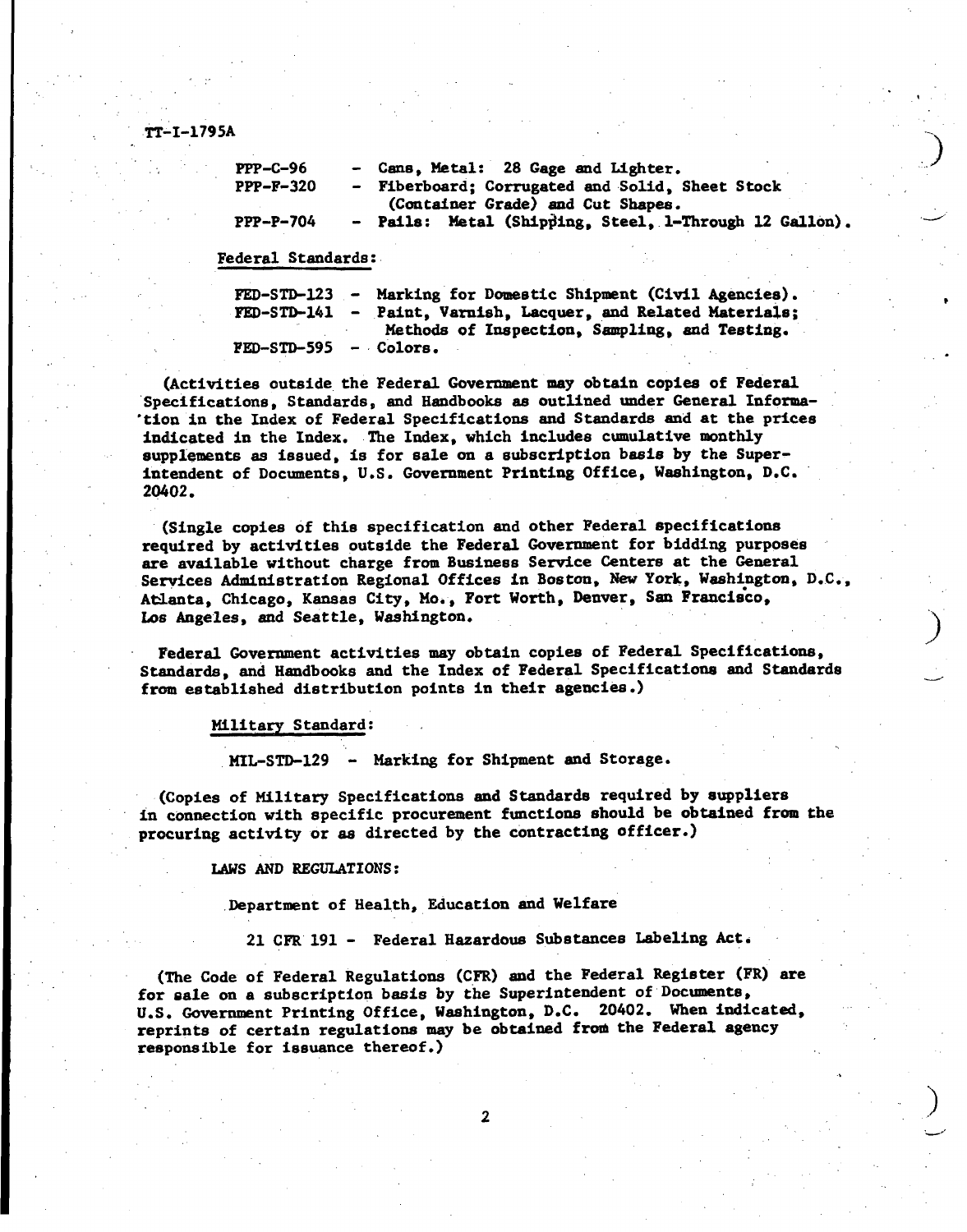2.2 Other publications. The following documents form a part of this specification to the extent specified herein. Unless a specific issue is identified. the issue in effect on date of invitation for bids or request for proposal shall apply:

National Motor Freight Traffic Association, Inc., Agent

National Motor Freight Classification

(Application for copies should be addressed to the American Trucking Associations, Inc., Tariff Order Section, 1616 P Street, N.W., Washington, D.C.  $20036.$ 

#### Uniform Classification Committee, Agent

#### Uniform Freight Classification

(Application for copies should be addressed to the Uniform Classification Committee, Rocm 1106, 222 South Riverside Plaza, Chicago, Illinois 60606.)

3. REQUIREMENTS

3.1 Pigment. The type I, II, and III stencil marking inks shall be made from any pigmentation which will insure compliance with the requirements of this specification.

3.2 Vehicle.

3.2.1 Type I. The vehicle shall be such as to produce a stencil ink conforming to the requirements of thit specification. The solids shall be 20 percent minimum by weight of the venicle except black (Color 37038) shall have a minimum of 12 percent solids.

3.2.2 Types II and III. The vehicle shall be such as to produce a stencil ink conforming to the requirements of this specification. The solids shall be 15 percent minimum by weight of the vehicle except black (Color 37038) shall have a minimum of 12 percent solids.

3.3 Propellent. The propellent for the type III stencil ink shall be dichlorodifluoromathane.

3.4 Dry opacity (hiding power) (type I and II). The dried films of the type I and II stencil inks, applied at a wet-film thickness of 0.002 inch shall show the minimum contrast ratios indicated for the respective colors listed in table I when tested as specified in 4.3.2.

 $\overline{\mathbf{3}}$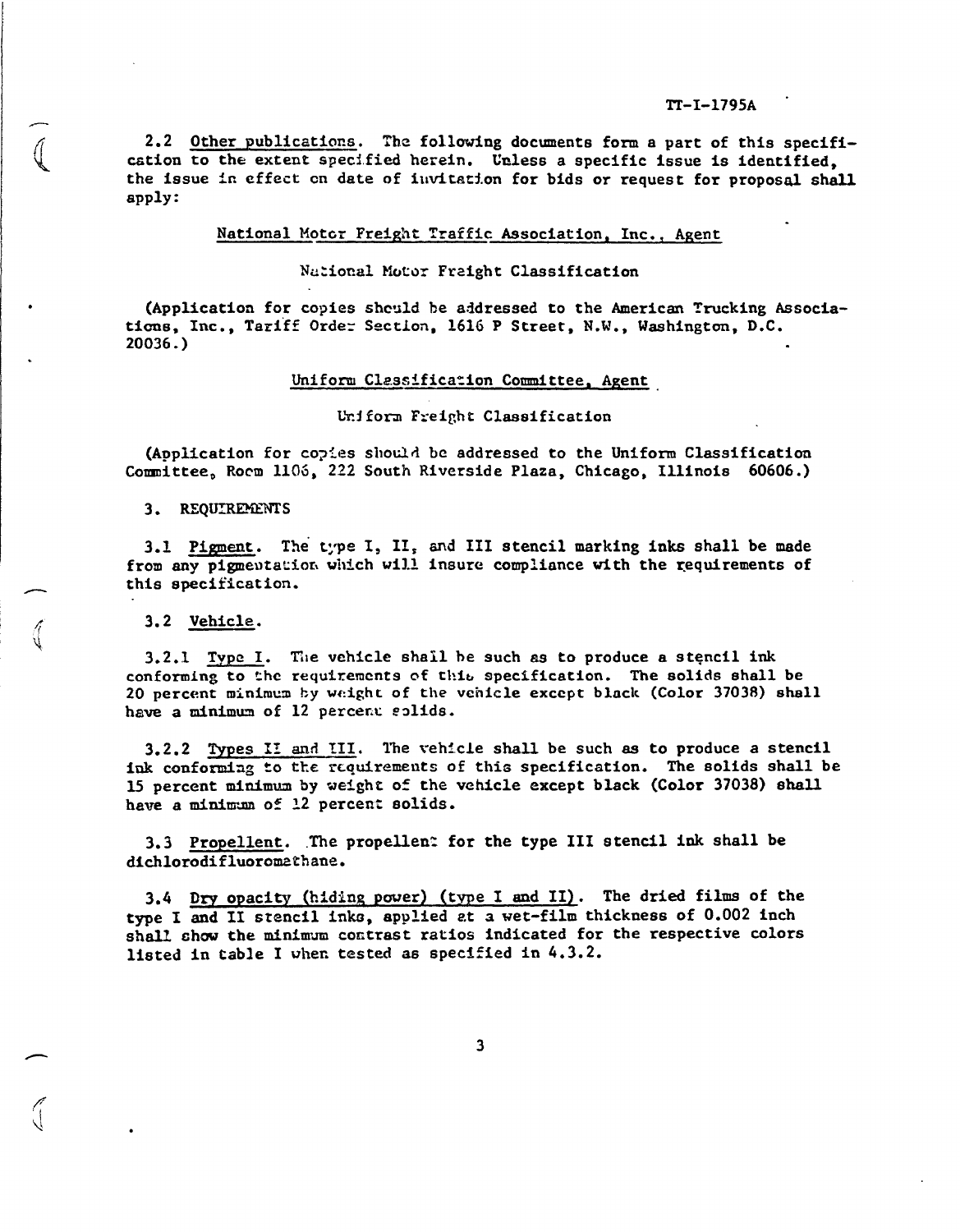## TABLE I. Color and contrast ratios

**Color &/ Minimum contrast ratios**

.-'

**d**

| White (No. 37875)        | 0.90        |              |
|--------------------------|-------------|--------------|
| Black (No. 37038)        | 1.00        |              |
| Gray (No. 36231)         | <b>1.00</b> |              |
| Red (No. 31136)          | 0.80        | $\mathbf{r}$ |
| Yellow (No. 33538)       | 0.90        |              |
| Green (No. 34108)        | 1.00        |              |
| Blue (Dark) (No. 35044)  | 1.00        |              |
| Blue (Light) (No. 35109) | 0.95        |              |
| Orange (No. 32246)       | 0.95        |              |
| Maroon (No. 30111)       | 1,00        |              |
|                          |             |              |

**l\_\ The numbers in parentheses following color names are those covered in FED-STD-595 (see 6.3).**

**i.4.l ~w opacity (type III). The dried films of the type 111 black ' stencil ink shall have a contrast ratio of 1.0 when tested as specified in 4.3.2.**

**3.4.2 Color (types 1. and III). The colors of** types **I and II stencil ') inks shall be as listed in table I. The color of the type 111 stencil ink shall be black No. 37038 of FED-STD-595 (see 6.2). .4**

**3.5 Gloss. The type I, 11 and 111 stencil ink shall dry on an impervious or absorbent surface with a maximum gloss reading of 30 when tested as specified in 4.3.2.**

**3.6 Container (type III). The container for the type III stencil ink shall be a commercial type metal pressure container generally known as an aerosol container of such constructions as to assure acceptance of the finished package** by common carriers operating in Interstate commerce. The capacity of the container shall be sufficient to contain the specified net contents of the product with outage in accordance with generally recognized safe commercial practice. Each container shall be labeled as stated In section 5.

**3.6.1 Dispensing valve. 'Thevalve shall have a spray head which can be removed without releasing pressure from the tirosol. The removable spray head shall contain an orifice of such dimensions as to produce spraying properties as required in 3.9. The lower end of the dip** tube shall not elongate and touch the bottom of the can and shall have a maximum clearance of one-quarter Inch from the bottom rim of **the can** after **storage for one** week in **the product (which allows for swelling of the tube.)**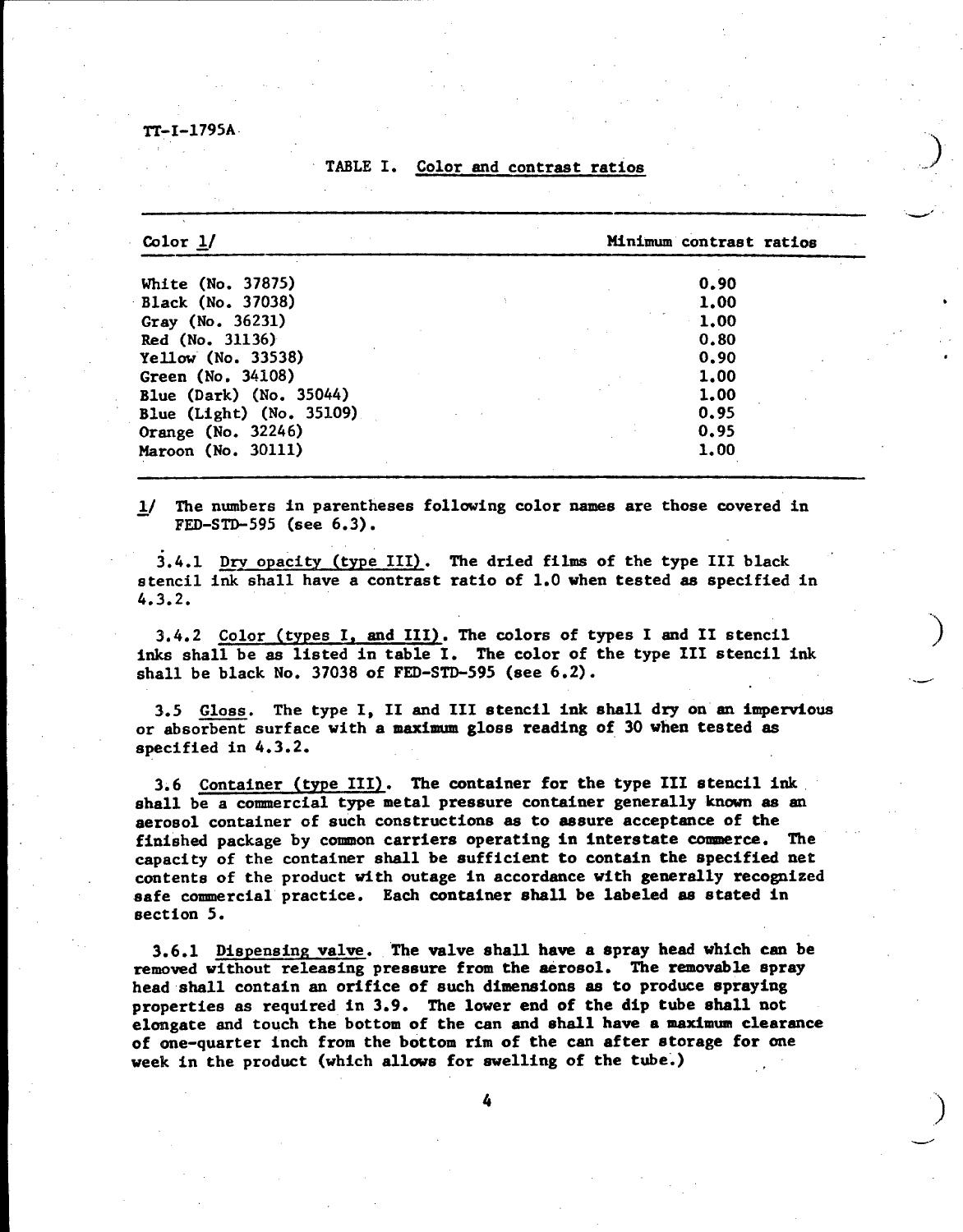**3.6.2 Agitator.** Each dispenser of the pigmented material shall contain one **spherical agitator either 318, 518, or 314 inch in diameter or the equivalent volume in smaller spheres, or one or more rivets of irregularly shaped materials.**

**3.6.3 Cover cap. The valve shall be protected from accidental functioning and damage by a press fitting metal or plastic cover cap which shall be removable and replaceable.**

3.6.3.1 The **color of the cover cap shall be black.**

3.6.4 The **contents shall no: react with nor be reacted upon by the interior surface of the dispenser or any of the dispenser components.**

3.7 **Condition in container. When received at destination, a freshly opened, full container of the type I and II stencil ink shall show no hard settling. Any settling shal: mix readily to a smooth, homogeneous state. The ink shall show no curdl~ng, livering, or caking, and shall be free from lumps and skins. The type 111 stencil ink shall be readily dispersible by shaking according** *to* **insr.ructionson the container.**

**3.8 Storage stability. The type I and 11 stencil ink after 21 days standing in a closed 3/4 filled can, shall show no skimming, livering, curdling or color separation: and shall show no more settling than is easily and readily broken up and redispersed by stirring with a paddle by hand, when tested as specified in 4.3.2. The type III ink, after storage for 12 months, shall meet the performance requirements for type 111 ink when tested as specified In 4.3.2.**

**3.9 Working** and **spraying properties. When tested as specified in 4.3.2, the type I and 111 stencil ink as received shall be capable of being readily applied to clean** metals, glass and other non-poroussurfaces. When tested as specified**in 4.3.2, type 11 stencil ink as received shall be capable of being readily applied to porous surfaces such as wooden containers paper containers, sacks, burlap, etc. by means of stencil brush confoming to H-B-621 and using stencils cut** from **stencil board conforming to UU-S-625. The stencil ink8 shall be applied by fountain marker, stencil brush, roller coater or by spray as applicable. The type III stencil ink in its pressurized container shall spray satisfactorily at any temperature of contents and test chamber between 60"F. and 90"F. when tested as specified in 4.3.2. The spray pattern shall be such as to deposit a uniform coating on a smooth vertical surface. The ink** *coating* **shall dry free of orange peel, sags, specks or other defects characteristic of poor spraying. The ink shall produce uniform, smooth, legible markings free of ragged edges using stencils cut from stencil board** conforming to UU-S-625.

3.10 **Flexibility. The type I and III stencil inks applied to panels shall** show no **cracks when prepared and tested as specified in 4.3.2.**

5

/f- %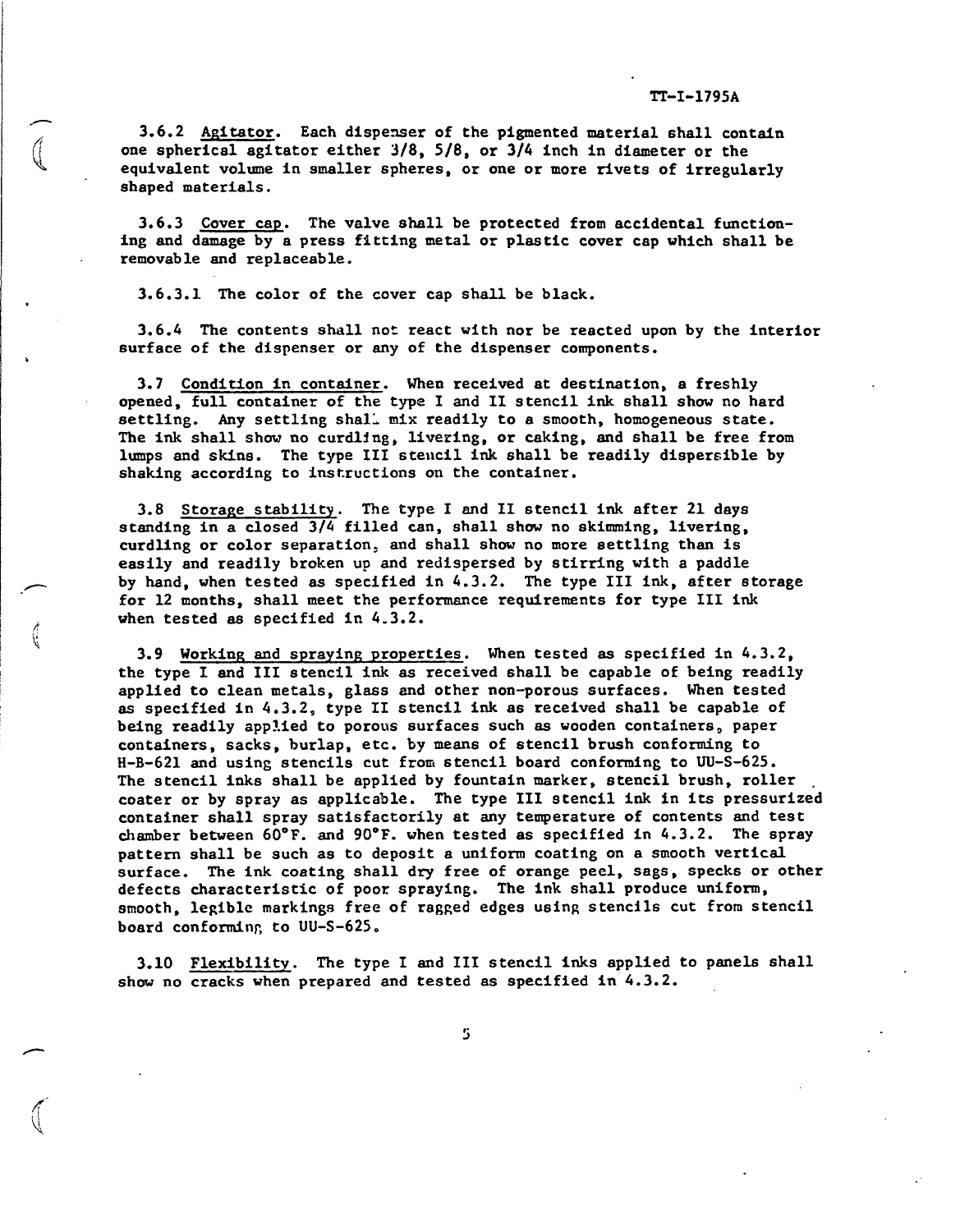#### $\overline{a}$ **lT-I- 795A**

**I**

 $\begin{bmatrix} 1 & 0 & 0 \\ 0 & 0 & 0 \\ 0 & 0 & 0 \\ 0 & 0 & 0 \\ 0 & 0 & 0 \\ 0 & 0 & 0 \\ 0 & 0 & 0 \\ 0 & 0 & 0 \\ 0 & 0 & 0 \\ 0 & 0 & 0 \\ 0 & 0 & 0 \\ 0 & 0 & 0 \\ 0 & 0 & 0 \\ 0 & 0 & 0 & 0 \\ 0 & 0 & 0 & 0 \\ 0 & 0 & 0 & 0 \\ 0 & 0 & 0 & 0 & 0 \\ 0 & 0 & 0 & 0 & 0 \\ 0 & 0 & 0 & 0 & 0 \\ 0 & 0 & 0 & 0 & 0 &$ 

I

I

**I**

 $\label{eq:2.1} \begin{array}{ll} \mathbf{1} & \mathbf{1} & \mathbf{1} & \mathbf{1} \\ \mathbf{1} & \mathbf{1} & \mathbf{1} & \mathbf{1} \\ \mathbf{1} & \mathbf{1} & \mathbf{1} & \mathbf{1} \\ \mathbf{1} & \mathbf{1} & \mathbf{1} & \mathbf{1} \\ \mathbf{1} & \mathbf{1} & \mathbf{1} & \mathbf{1} \\ \mathbf{1} & \mathbf{1} & \mathbf{1} & \mathbf{1} \\ \mathbf{1} & \mathbf{1} & \mathbf{1} & \mathbf{1} \\ \mathbf{1} & \$ 

**3.11** Miscibility (type I and II). The stencil inks shall be miscible **with ~neral spirits conforming to 77-T-291, grade I, when tested as "spec\$fied in 4.3.2.**

**,.\**

**1**

.. . **\_)**

**....**

**3,~2 Performance.**

,,

**3.12.1 Stenciling. Stenciling shall present legible characters of uniform boldness and general appearance. The ink shall not smaar 15 minutes afterapplication when rubbed lightly when tested ss** specified . in  $4.3.2.$ 

3.12.2 Resistance to water. The stenciled lettering shall be legible,<br>retain its characteristic color, not smear with vigorous rubbing, nor crack<br>or peel when tested as specified in 4.3.2.<br>3.12.3 Resistance to gasoline (ty **retain its characteristic color, not smear with vigorous rubbing, nor crack** *or* **peel when tested as specified in 4.3.2.**

**3.12.3** Resistance to gasoline (type I and III inks). The stenciled **lettering shall remain clear and sharp without streaking or blurring and shall show no appreciable color difference after drying 1 hour and after drying 24 hours when coated as specified in 4.3.2.**

**3.12.4 Resistance to light andwater spray. Prepared panels shall show no cracking, checking, or flaking and not more than a slight change of color when tested as specified in 4.3.2.**

**3.13 Characteristics of nonvolatile vehicle (types I and III ink). The film of the nonvolatile vehicle shall not powder or flake off when,tested as .. specified in 4.3.2.**

**3.14 Toxicity.** The inks shall contain no benzol (benzene) aniline oil, **chlorinated compounds (except the propellant for type 111 ink), or other toxic hydrolyzable chlorine derivatives when tested as specified in 4.3.2.**

**3.15 Effect on applicators. The type I and II ink shall contain no ingredients which have a deleterious effect upon-the brushes, roller coater, and sprayer used in its application when tested as specified in 4.3.2.**

**3.15.1 Effect on brass. The type I and 111 ink shall not etch, corrbde, stain or discolor polished brass when tested as specified in.4.3.2.**

**3.16 thorkmanship. The stencil inks shall be in a homogeneous state and free from foreign'matter and shall conform to the levels of quality established herein., 's**

**4. QUALITY ASSURANCE PROVISIONS**

4.1 Responsibility for inspection. Unless otherwise specified in the contract or purchase order, the supplier is responsible for the performan of all inspection requirements as specified herein. Except as otherwise specifi contract or purchase order, the supplier is responsible for the performance of all inspection requirements as specified herein. Except as otherwise specified in ihe contract or order, the suppliermay use **his own or any other**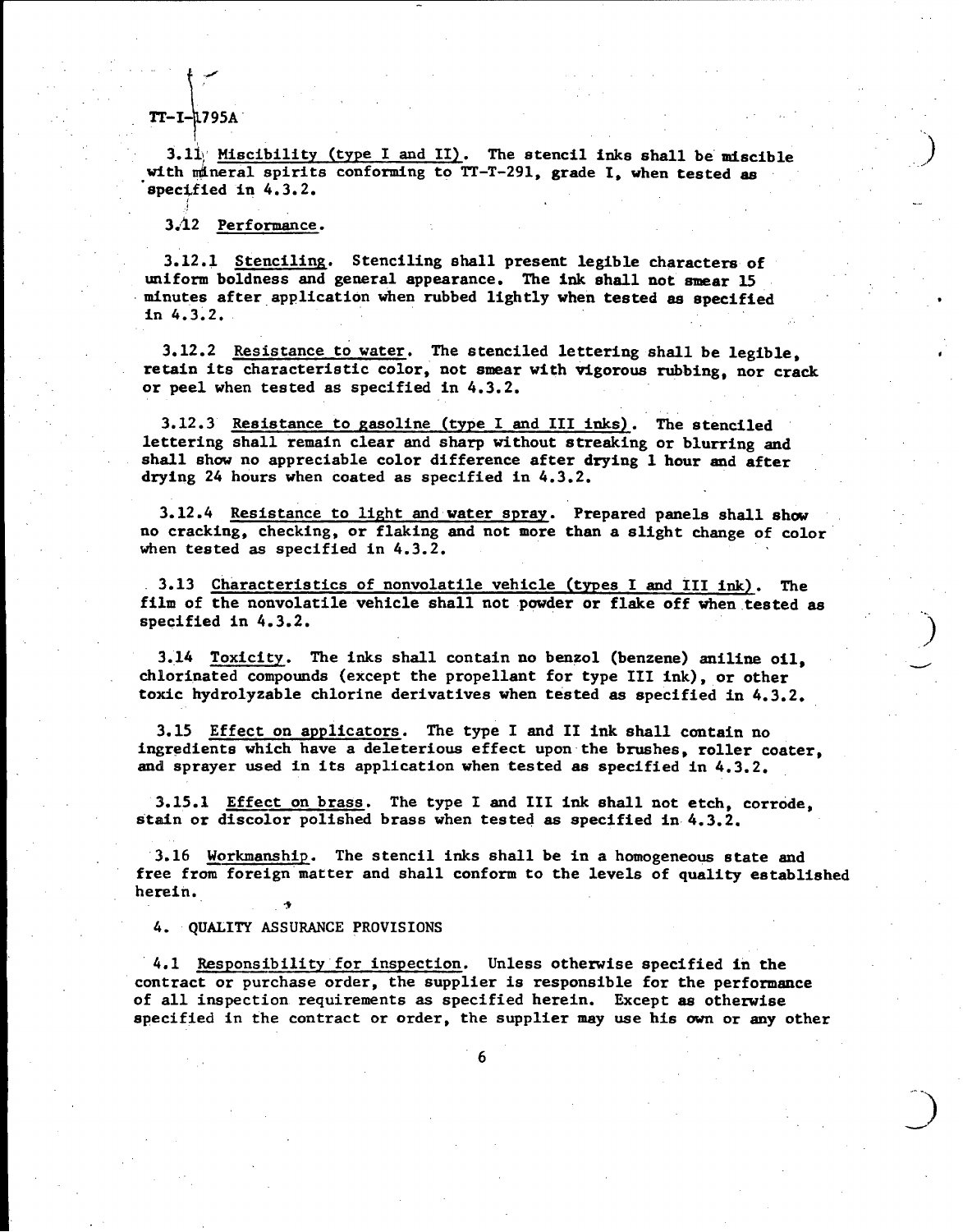**facilities suitable for the performance of the inspection requirements specified herein, unless disapproved by the Government. The Government reserves the right to perform any of the inspections set forth in the specification where such inspections are deemed necessary to assure supplies and services conform to prescribed requirements.**

**4.4.1 Inspection. Sampling for inspection shall be performed in accordance with** MIL-STD-105. **except where othewise indicated hereinafter.**

**4.2 Component and material inspection. In accordance with 4.1 above, components and materials shall be inspected and tested in accordance with all the requirements of referenced specifications, drawings, and standards unless othemise excluded, amended, modified, or qualified in this specification or applicable purchase documents.**

4.2.1 Certificate of compliance. Where certificates of compliance are submitted, **the Government resenes the right to check test such items to determine the validity of the certification. Certificates of compliance may be accepted for the following characteristics.**

| Requirement Paragraph |
|-----------------------|
| 3.6                   |
| 3.6.1                 |
| 3.6.2                 |
| 3.6.4                 |
| 3.8                   |
|                       |

**4.3 Inspection of the** end item.

**4.3.1 Examination of the end item. The end item shall be exanined for the defects indicated in the followlng applicable subparagraphs and at the inspection levels and acceptable quality levels (AQLS) set forth in 4.3.1.3. The lot shall be expressed in ink-filled unit containers of the same capacity for examination in 4.3.1.1 and 4.3.1.2.**

4.3.1.1 Examination of end-item for defects. Examination of the end item shall be made for defects listed in table II. The sample unit for this examination shall be one ink-filled container as applicable.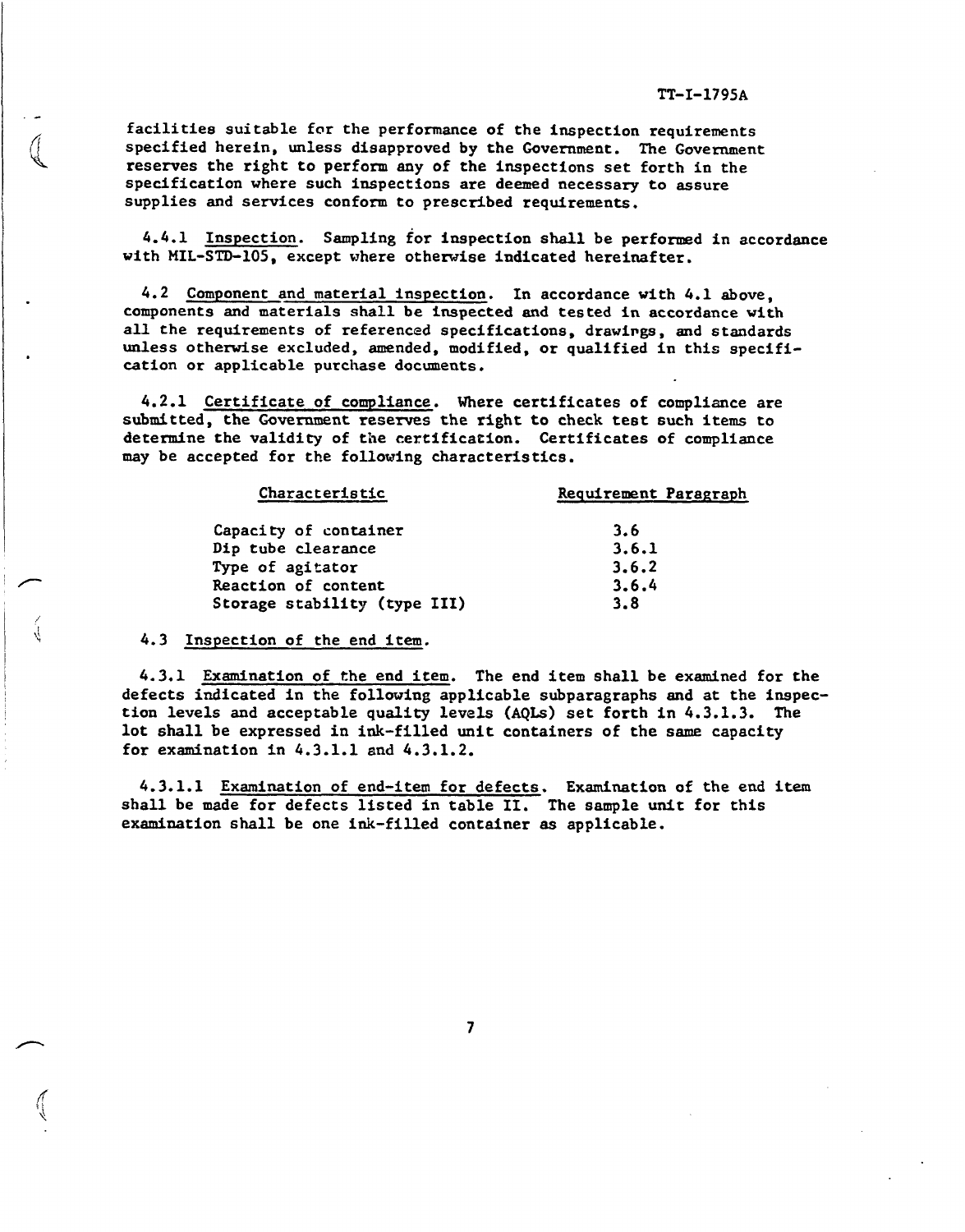**TABLE 11. Examination for end-item defects**

| Examine            | Defect                                                                    |
|--------------------|---------------------------------------------------------------------------|
| Container          | Not size, shape, type, or class of container<br>specified, as applicable. |
|                    | Inner or outer seal not as required.                                      |
|                    | Color not as specified.                                                   |
|                    | Interior and exterior coating, as applicable,<br>not as specified.        |
|                    | Any evidence of seepage or leakage from any                               |
|                    | part of the container including closure and                               |
|                    | seams and sprayer.                                                        |
|                    | Closure not as specified.                                                 |
|                    | Not equipped with a spout or sprayer, as<br>applicable.                   |
|                    | Type III container not pressurized.                                       |
|                    | Dented or distorted unit container.                                       |
|                    | Pressurized container does not function.                                  |
| Workmanship of ink | Not homogeneous.                                                          |
| (types I and II)   | Presence of foreign matter.                                               |
|                    | Contains lumps, skins, curdling, livering, or<br>caking.                  |

,. **)**

4.3.1.2 Examination of preparation for delivery requirements. An examination shall be made to determine that the packaging, packing, and marking complies with the section 5 requirements. Defects shall be scored in accordance with the list below. The sample unit shall be one shipping container fully prepared for delivery with the exception that it need not be closed. **Defects of** *closure* **listed below shall be examined on shipping containers ' fully prepared for delivery. The lot size shall be the number of shipping containers in the end item inspection lot.**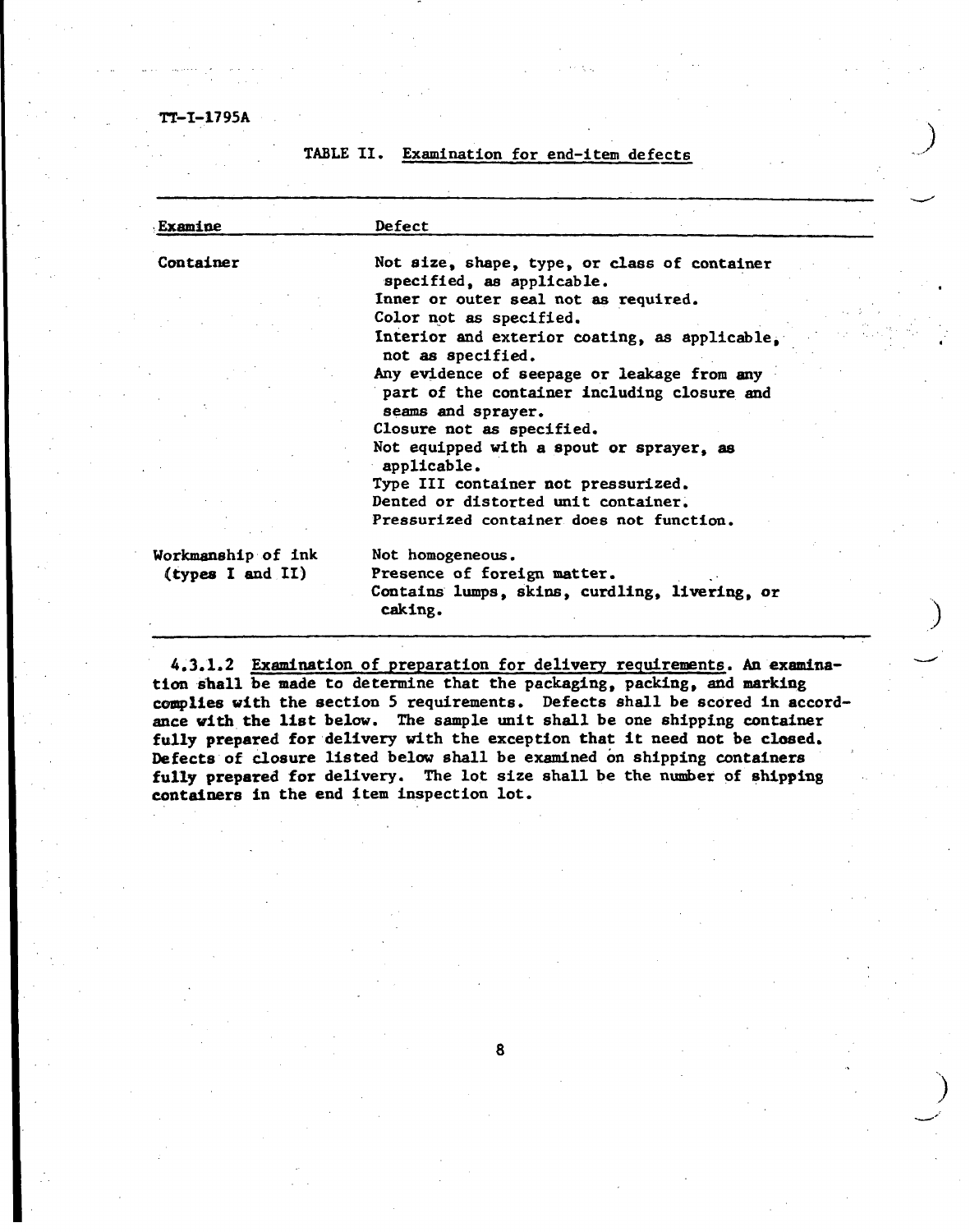**TI'-1-1795A**

| Examine                            | Defect                                                                                                                                                                                                                                                   |
|------------------------------------|----------------------------------------------------------------------------------------------------------------------------------------------------------------------------------------------------------------------------------------------------------|
| Marking (exterior<br>and interior) | Omitted, incorrect; illegible; of improper size,<br>location, sequence or method of application.                                                                                                                                                         |
| Materials                          | Any component missing or damaged.                                                                                                                                                                                                                        |
| Workmanship                        | Inadequate application of components, such as:<br>pail, fiberboard container, or partitions not<br>as specified; incomplete closure of container<br>flaps, inadequate stapling, loose strapping<br>or improper taping. Bulged or distorted<br>container. |
| Content                            | Quantity of ink per can, pail or pressurized<br>container is less than the indicated capacity<br>of the package. 1/<br>Number of cans or pressurized containers per<br>interior package or shipping container is<br>more or less than that indicated. 1/ |

**TABLE III. Examination for defects in preparation for delivery**

**.\_1/ For this defect, one container in the sample shall be examined.**

.

,

I

4.3.1.3 Inspection levels and acceptable quality levels (AQLs) for examination. The inspection levels for determining the sample size, and the acceptable quality levels (AQLs) expressed in defects per one hundred units **shall be as follows:**

| Examine<br>________ | Inspection level | AQL <sub>B</sub> |  |  |
|---------------------|------------------|------------------|--|--|
| 4.3.1.1             |                  | 2.5              |  |  |
| 4.3.1.2             | $S-1$            | 2.5              |  |  |

4.3.2 **Testing of the end item.** The methods of testing specified in **F'ED-STD-141,where applicable, and as shown in table IV shall be followed for each lot. The sa&ple unit for testing shall be 1 quart of Ink. The lot size shall be expressed in quarts. The sample size shall be as specified hereinafter for the respective lot sizes. All test reports shall contain the individual values utilized in evressing the final result. The lot shall be unacceptable if one or more sample units fail to meet any test requirement epeclfied.**

| Lot size (quarts)              | Sample size |
|--------------------------------|-------------|
| 800 or less                    |             |
| 801 up to and including 22,000 |             |
| <b>22.001 or more</b>          |             |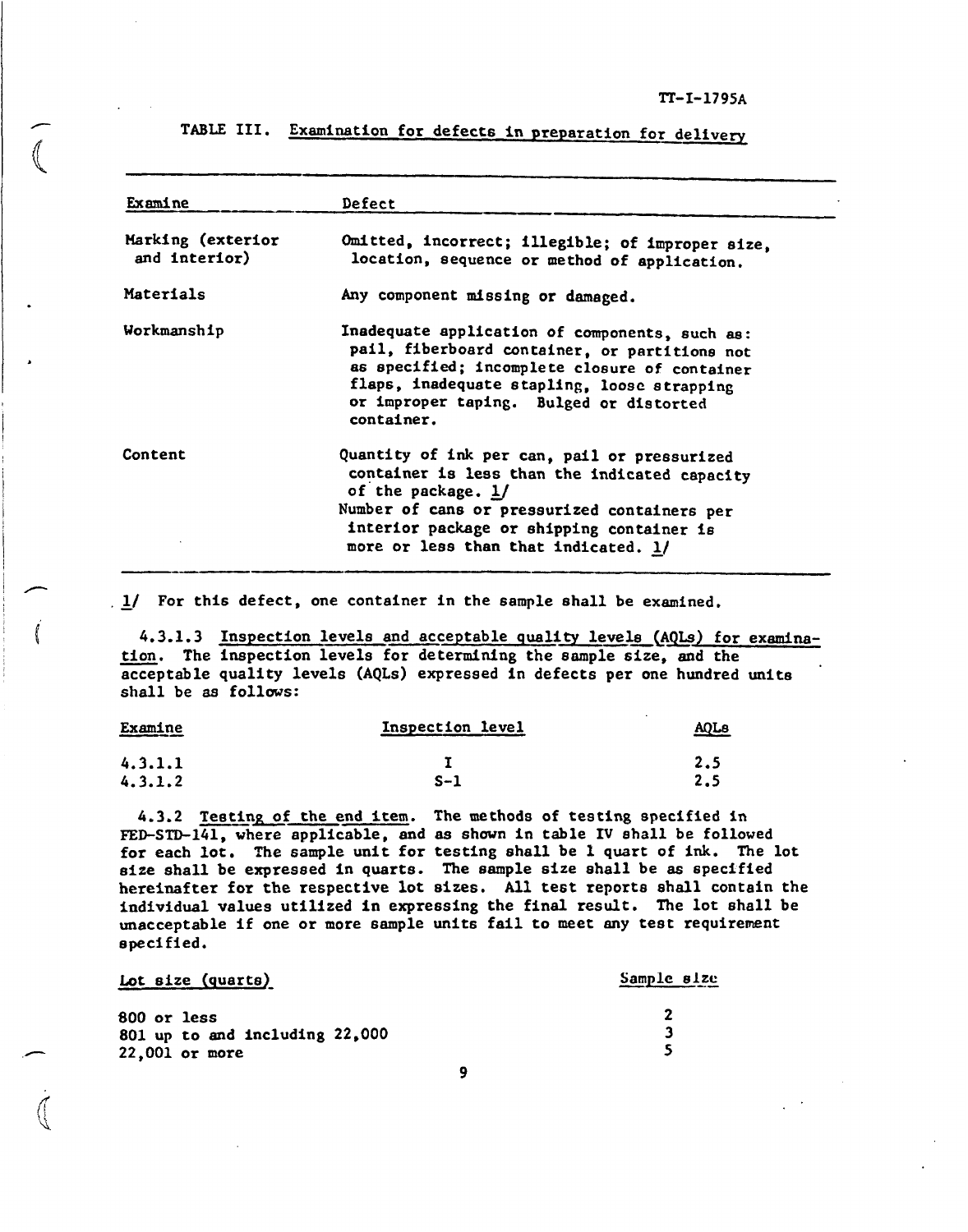| <b>CHARACTERISTIC</b>                                                                                                                                           | <b>Specification Reference</b> |                           | <b>Requirements</b><br><b>Applicable To</b> |      | <b>Number Determinations</b> | Results Reported As             |                                  | Inspect | AQL. |
|-----------------------------------------------------------------------------------------------------------------------------------------------------------------|--------------------------------|---------------------------|---------------------------------------------|------|------------------------------|---------------------------------|----------------------------------|---------|------|
|                                                                                                                                                                 | Requirement                    | Test Method               | Individ Lot<br>Unit                         | Aver | Per Unit                     | Pass <sub></sub><br><b>Fail</b> | <b>Numerically</b><br>to Nearest | Leiel   |      |
|                                                                                                                                                                 |                                |                           |                                             |      |                              |                                 |                                  |         |      |
|                                                                                                                                                                 |                                |                           |                                             |      |                              |                                 |                                  |         |      |
| Vehicle solids                                                                                                                                                  | 3.2                            | $4052 - FED$<br>$STD-141$ | $\mathbf{x}$                                |      | Aver. of 2                   |                                 | 0.1<br>percent                   |         |      |
| Dry opacity                                                                                                                                                     | 3.46<br>3.4.1                  | 4.4.1                     | X.                                          |      | Aver. of 2                   |                                 | $0.1$ ratid                      |         |      |
| Color                                                                                                                                                           | 3.4.2                          | 4.4.2                     | X.                                          |      |                              | $\mathbf x$                     |                                  |         |      |
| Storage stability                                                                                                                                               | 3.8                            | $4.4.3$ 1/                | $\mathbf{x}$                                |      | ı<br>$\mathbf{1}$            | $\mathbf x$                     |                                  |         |      |
| Working properties                                                                                                                                              | 3.9                            | 4.4.4                     | $\mathbf{x}$                                |      | $\mathbf{1}$                 | $\mathbf{x}$                    |                                  |         |      |
|                                                                                                                                                                 |                                |                           |                                             |      |                              |                                 |                                  |         |      |
| Gloss                                                                                                                                                           | 3.5                            | 4.4.5                     | X.                                          |      |                              | $\mathbf x$                     |                                  |         |      |
| Flexibility (type I and III)                                                                                                                                    | 3.10                           | 4.4.6                     | X.                                          |      |                              | X                               |                                  |         |      |
| Miscibility (type I and II)                                                                                                                                     | 3.11                           | 4.4.7                     | $\mathbf{x}$                                |      |                              | $\mathbf{x}$                    |                                  |         |      |
| Stenciling (appearance and resistance to                                                                                                                        |                                |                           |                                             |      |                              |                                 |                                  |         |      |
| smearing)                                                                                                                                                       | 3.12.1                         | $4.4.8.1$ $s$             | X                                           |      | 1.                           | $\mathbf{x}$                    |                                  |         |      |
|                                                                                                                                                                 |                                | 4.4.8.1.1                 |                                             |      |                              |                                 |                                  |         |      |
| Resistance to water                                                                                                                                             | 3.12.2                         | $4, 4, 8, 1, 2 \quad X$   |                                             |      |                              | $\mathbf x$                     |                                  |         |      |
| Resistance to gasoline (type I and III)                                                                                                                         | 3.12.3                         | 4.4.8.1.3                 | $\mathbf{X}$                                |      |                              | $\mathbf x$                     |                                  |         |      |
| Resistance to light and water spray                                                                                                                             | 3.12.4                         | 4.4.8.1.4                 | $\mathbf{x}$                                |      | $\mathbf{L}$                 | $\mathbf{x}$                    |                                  |         |      |
|                                                                                                                                                                 |                                | å.                        |                                             |      |                              |                                 |                                  |         |      |
|                                                                                                                                                                 |                                | 4.4.8.15                  |                                             |      |                              |                                 |                                  |         |      |
| Characteristics of nonvolatile vehicle                                                                                                                          | 3.13                           | 4.4.9                     | $\mathbf{x}$                                |      | 1                            | $\mathbf{x}$                    |                                  |         |      |
| Toxicity                                                                                                                                                        | 3.14                           | 1/                        |                                             |      |                              |                                 |                                  |         |      |
| Effect on applicators (type I and II)                                                                                                                           | 3.15                           | 4, 4, 10                  | $\mathbf{y}$                                |      | 1                            | $\mathbf{x}$                    |                                  |         |      |
| Effect on brass (type I and III)                                                                                                                                | 3.15.1                         | 4.4.10.1                  | $\mathbf{X}$                                |      |                              | $\mathbf{x}$                    |                                  |         |      |
|                                                                                                                                                                 |                                |                           |                                             |      |                              |                                 |                                  |         |      |
|                                                                                                                                                                 |                                |                           |                                             |      |                              |                                 |                                  |         |      |
| $1/$ Unless otherwise specified, in the contradt or order, a certificate of compliance shall be submitted<br>and will be acceptable for the requirement stated. |                                |                           |                                             |      |                              |                                 |                                  |         |      |
|                                                                                                                                                                 |                                |                           |                                             |      |                              |                                 |                                  |         |      |
|                                                                                                                                                                 |                                |                           |                                             |      |                              |                                 |                                  |         |      |
|                                                                                                                                                                 |                                |                           |                                             |      |                              |                                 |                                  |         |      |
|                                                                                                                                                                 |                                |                           |                                             |      |                              |                                 |                                  |         |      |
|                                                                                                                                                                 |                                |                           |                                             |      |                              |                                 |                                  |         |      |
|                                                                                                                                                                 |                                |                           |                                             |      |                              |                                 |                                  |         |      |

AMXRE Form 598<br>8 February 1965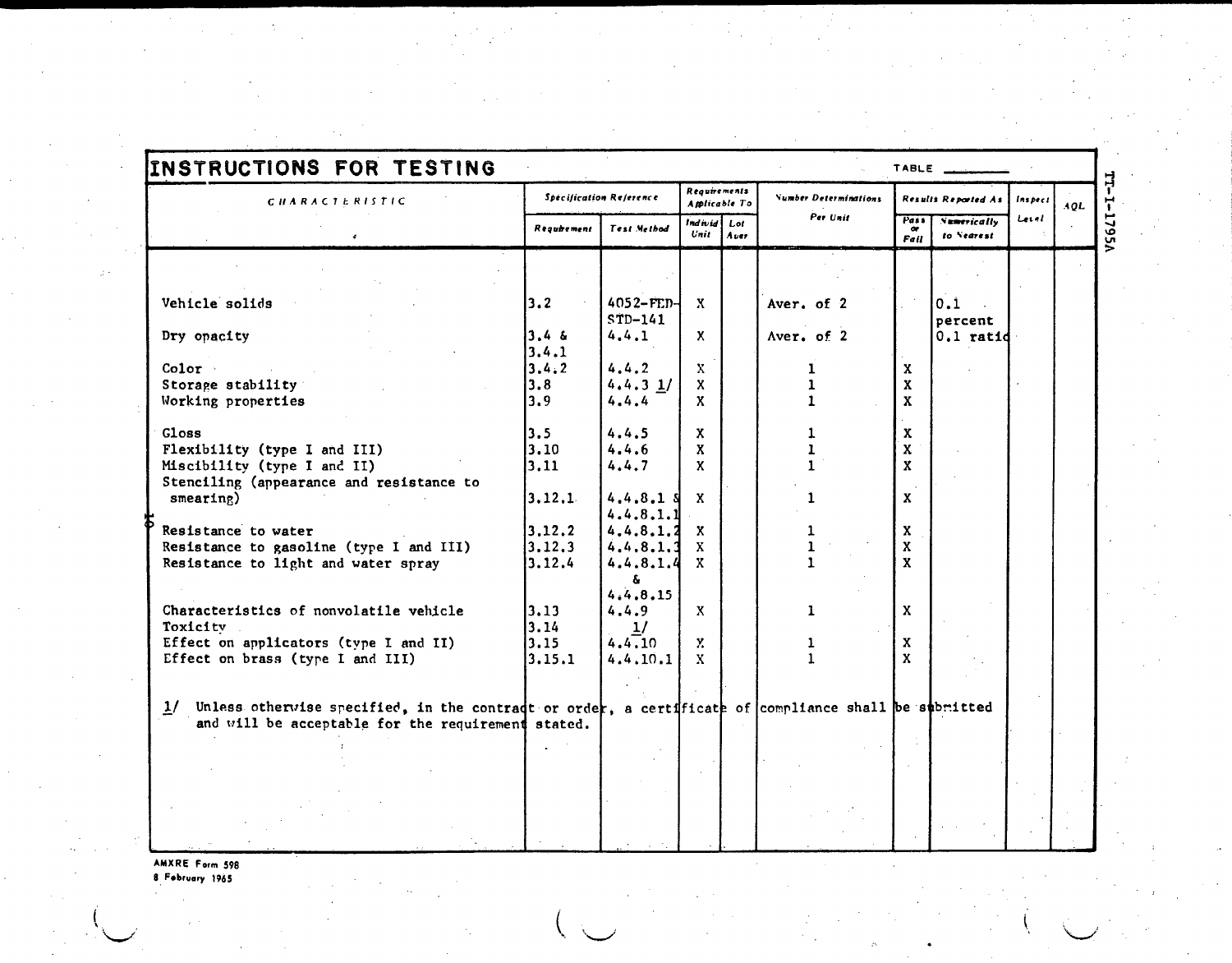#### **4.4 Test procedures.**

 $\mathbb{C}$ 

**(**

**F**

**4.4.1 Dry opacity. The dry opacity shall be determined in accordance with method 4121 of FED-STD-141. Apply the ink** to **a** flat hiding power chart, using **a Bird film applicator or other doctor** blade that amlies a wet film of 0.002 **inch thickness for type I and 11 ink, and applyfng ~~pe 111 ink directly from the can to a wet film** thicknessof **0.002-inch. Allow to dry and determine the contrast ratio.**

**4.4.2 Color.** Comparisonof **the color of the sample** ink **with that of the specified color chip of FED-STD-595 5.sby visual inspection, conducted in** the **following manner: Apply a film of the sample ink at complete hiding to a nonpopous panel and allow to dry completely. Place beside the standard of , specified color chip and comapre visually under illumination in accordance with method 4250 of FED-STD-141.**

**4.4.3 Storage stability (tYPeIandII). The storage stability shall be determined in accordance with method 3021 of FED-STD-141. For test use a**  $three-fourths filled container.$  **Examine** after 21 days for skinning, curdling, **and color separation. Test with a paddle to determine if any settled pigment is redispersed.**

**4.4.4 Workinp and spraying Propertiea. While preparing panels for performance tests .specifi.edin 4.4.8.1,0bserve the quality of the ink in respect to working properties required in 3.9.**

**4.4.5 Specular gloss. The gloss measurement shall be made according to d method 6101 of FED-STD-141.**

**4.4.6 Flexibility (type I and 111)-. Determ.lneby method 6221 of FED-STD-141. Coat** flat panels with a Bird film applicator or other doctor blade that applies **a wet film of 0.002 inch for type I ink, and coat with type 111 ink directly** from spray can to a wet film thicknessof 0.002-inch. Let air-dry for 48 hours at  $23^{\circ}$  + 1°C. (73.5° + 2°F.) and relative humidity of 50 + 4 percent, and  $t$ hen bend over a 1/4-inch rod at 23°  $+$  1.1°C.  $(73.5° + 2°\overline{F})$ . Examine for **crackin~ with the unaided eye (no magnification).**

**4.4.7 Miscibility (type I and II). Mix one volume of the ink with one volume of mineral spirits conforming to TT-T-291, grade 1. Examine for** evidence of curdling or precipitation.

4.4.8 **Performance (tYPes I, II and III).**

**4.4.8.1 Stenciling (types I and III). Using an ordinary stencil brush for type I ink anclthe pressurized spray can for type 111 ink and stencilboard with letters approximately 3/4-inch high , stencil at least five letters, with a circular motion of the brush or sprayer, on each of the following:**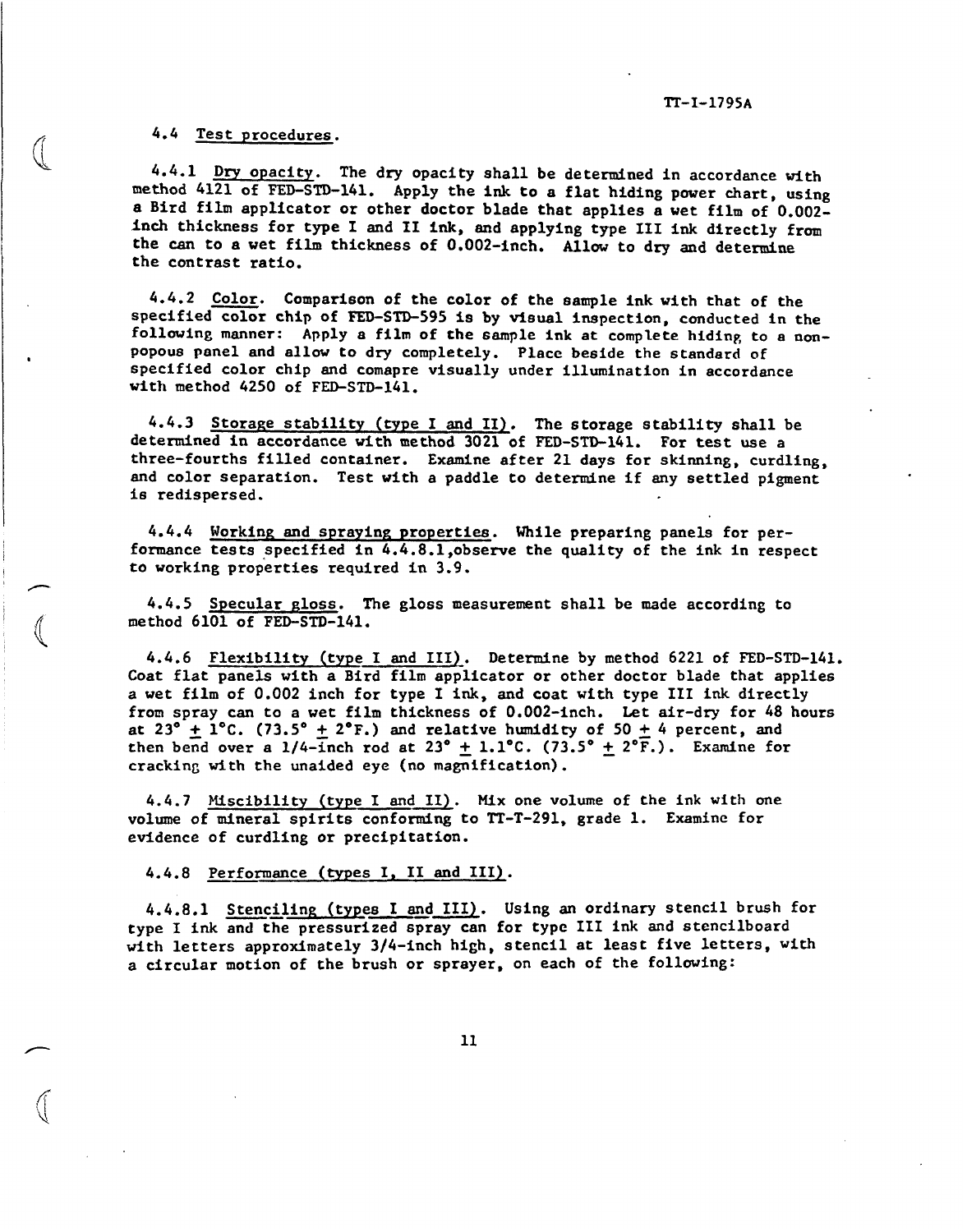I

**I**

I<br>I Provincia de la provincia de la provincia de la provincia de la provincia de la provincia de la provincia d<br>I Provincia de la provincia de la provincia de la provincia de la provincia de la provincia de la provincia d

**I**

One primed wood panel coated with one coat of paint conforming to  $TT-P-25$ , and allowed to dry hard.

---- .

..

**J**

**One smooth plate glass panel. d**

Two primed steel panels coated with one coat of enamel conforming **to TT-E-485, and allowed to dry hard.**

**The panels shall be prepared at least 48 hours prior to use. Obsene whether the sample shows satisfactory stenciling properties, taking into ~nsideration the nature of the surface coated, and whether the film presents a ~ generally satisfactory appearance, including legibility, uniformity, smoothness, and freedom from conspicuously ragged edges. Rub lettering lightly** with fingers 15 minutes after stenciling and drying at  $23^{\circ}+1.1^{\circ}$ C. (73.5° + **2°F.) to determine resistance to smearing.**

**4.4.8.1.1 Stencilin~ (type II and 111) . Using a stencil brush (H-B-621), or a stencil brush of the fountain type filled with the test stencil ink for type 11 ink and the pressurized spray can filled with type III ink, and stencilboard (UU-S-625) with letters approximately 3/4 inch high, apply the ink, with a circular motion of the brush or sprayer, to a panel cut from solid fiberboard (PPP-F-320). At least five letters should be stenciled. Rub lettering lightly with fingers 15 minutes after stenciling at 23°C. (73.5"F.) ~ 1.l"C. ~ 2"F..)to determine resistance to smearing,. (Disregard any ink mark that shows on the finger.)**

4.4.8.1.2 Resistance to water. One hour after stenciling (see 4.4.8.1 and 4.4.8.1.1)place one of the steel panels or stenciled fiberboard**in distilled ) water at 70°F. for 4 hours. Remove from the water and air-dry 1 hour. Examine for legibility, color retention, cracking, and peeling. Note any tendency to J' smear when rubbed vigorously with the finger.**

**4.4.8.1.3 Resistance to gasoline (type I and III). One hour after stenciling (4.4.8.1), imnerse one of the steel panels in regular grade automotive gasoline and in distilled water, for five seconds in each liquid, followed by complete evaporation after each wetting. Repeat this cycle five times. Twenty-four hours later, examine for any deleterious effects such as loss of clearness and sharpness; streaking, blurring, and any appreciable color change.**

4.4.8.1.4 Resistance to light and water spray (type I and III). Using a Bird film applicator,or other doctor blade **that applies a wet film of 0.003 inch thickness, apply type** I ink **to prepared tin panels (method 2012.1). For testin~ type ITI ink, apply by spraying directly from the pressurized container**  $\tan \theta$  **to a** wet film thickness of 0.003 inch. Allow the ink coating to air-dry at  $23^{\circ}$  **+**  $1.1^{\circ}$ C. (73.5°  $\pm$  2°F.) and **relative** humidity of 50  $\pm$  4 percent for 24 hours. **Then expose the coated panels In the apparatus described in either method 6151 or 6152 of FED-STD-141, using light and water spray for 100 hours. Examine the ink coating for checking, cracking, flaking, and change of color.**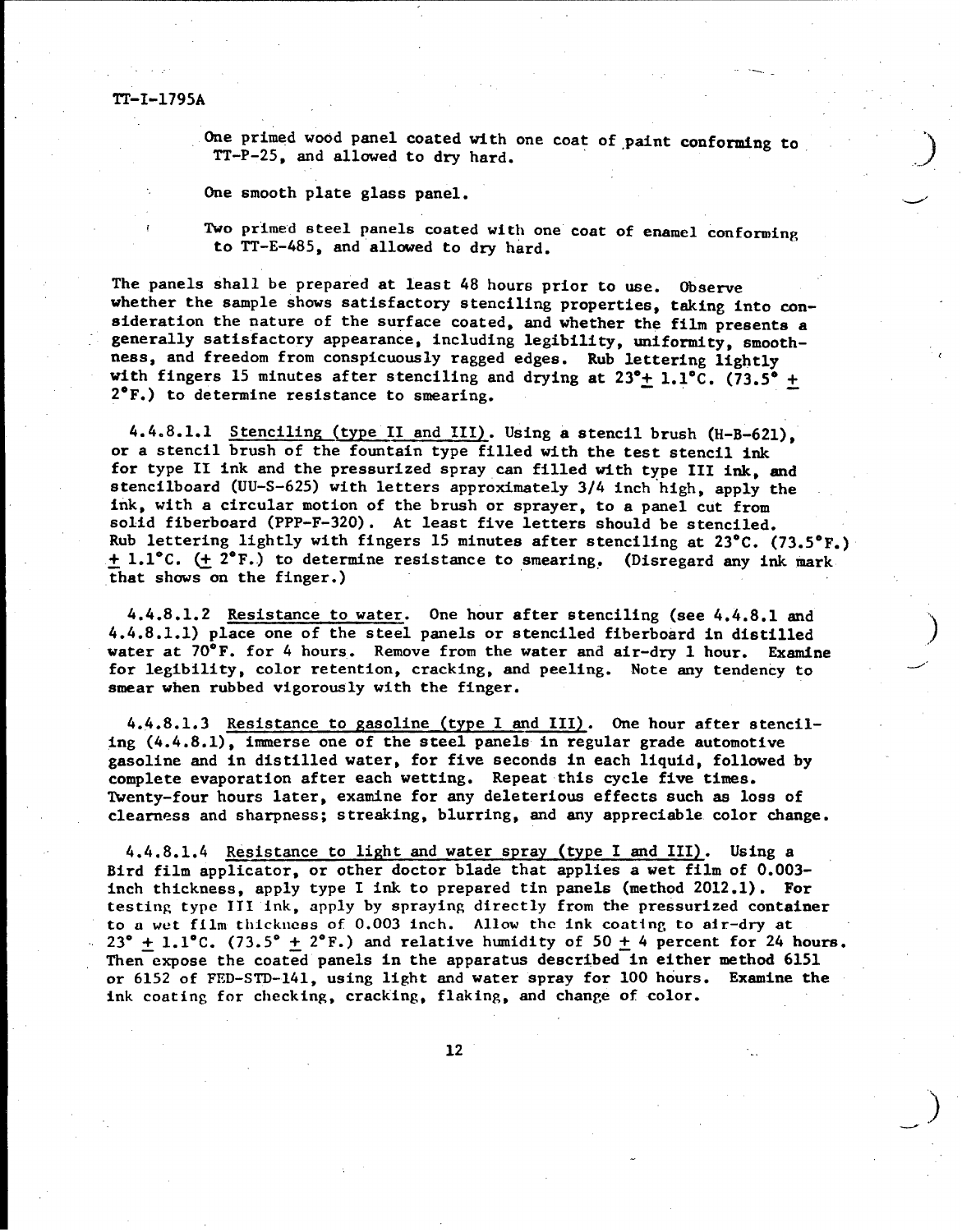**4.4.8.1.5 Resistance to IIEht and water spray (type II and III). Using a 3- by 6-inch edge-grain Western Red Cedar panel, a stencil brush (H-B-621), and a stencil board (UU-S-625) with letters about 3/4 inch high, the letters being ABCDE, apply type II ink neatly to the wood so that the inked letters are opaque and legible, but not using so much ink that the letters are blurred or smeared. For testing type III ink, apply a full hiding coat by spraying directly** from the pressurized container. Allow the ink coating to air-dry at **23°C. (73.5\*F.) ~ l.l°C. (+ 2°F.) for 24 hours. Then expose the coated panels** in the apparatus described in either method 6151 or 6152 (FED-STD-141) **using light and water spray for 100 hours. Examine the inked letters for cracking, flaldng, eroding, change of color, and legibility.**

4.4.9 Characteristics of nonvolatile vehicle (type I and III). Separate some of the vehicle by supercentrifuge (method 4032 of FED-STD-141), flow **it on a clean tin panel (iightly buffed with steel wool) and allow to air**dry in a nearly vertical position at  $23^{\circ}$   $+ 1.1^{\circ}$ C. (73.5° + 2°F.) and relative  $h$ umidity of  $50 + 4$  percent for 18 hours, then bake at  $105^{\circ} + 2^{\circ}$ C. (221°  $+ 4^{\circ}$ F.) **for 4 hours. Cool 1/2 hour at room temperature and apply the knife blade test (method 6304.1 of FED-STD-141). Also scrape and cut across the film with the knife blade in vartous other ways to determine if there is any flaking or powdering off of the film.**

**4.4.10 Effect on applicators** (type **I and II). After using the ink, clean the brushes, stenciling tools, sprayer,** and **appliances in the customary manner, and then examine for harmful or damaging effect from the ink.**

**4.4.10.1 Effect on brass (type I and III). Apply a liberal coat of the ink by brushing '-—-,-raying (type 1) (type 111), or any other method, to a 2- by 2-inch brass panel which has been brightly polished and** cleaned**with solvent.** Allow the ink to remain on the panel for 48 hours at  $23^{\circ}$  + 1.1°C. (73.5°  $+$ **2"F.) and relative humidity of 50 ~ 4 percent. Completely remove the ink by immersing the coated panel in paint remover conforming to TT-R-251 for 15 or 20 minutes. Wash off all the residual matter from the surface of the metal using a clean soft cloth and a suitable solvent (toluol for example). Avoid any abrasive action. Examine the metal for etching, corrosion,** staining,md discoloration.

5. **PREPARATION FOR DELIVERY (see 6.2).** 

**5.1 Packapin~. Packaging shall be level A, B, or C as specified (see 6.2).**

**5.1.1 Level A.**

**5.1.1.1 Type I and IX\_.**

5.1.1.1.1 One-pint, 1-quart, and 1-gallon quantities. One-pint, 1-quart, **or l-gallon quantities of ink shall be packaged in a round or oblong metal can** conforming to type V, class 4 of PPP-C-96. Each can shall be provided with an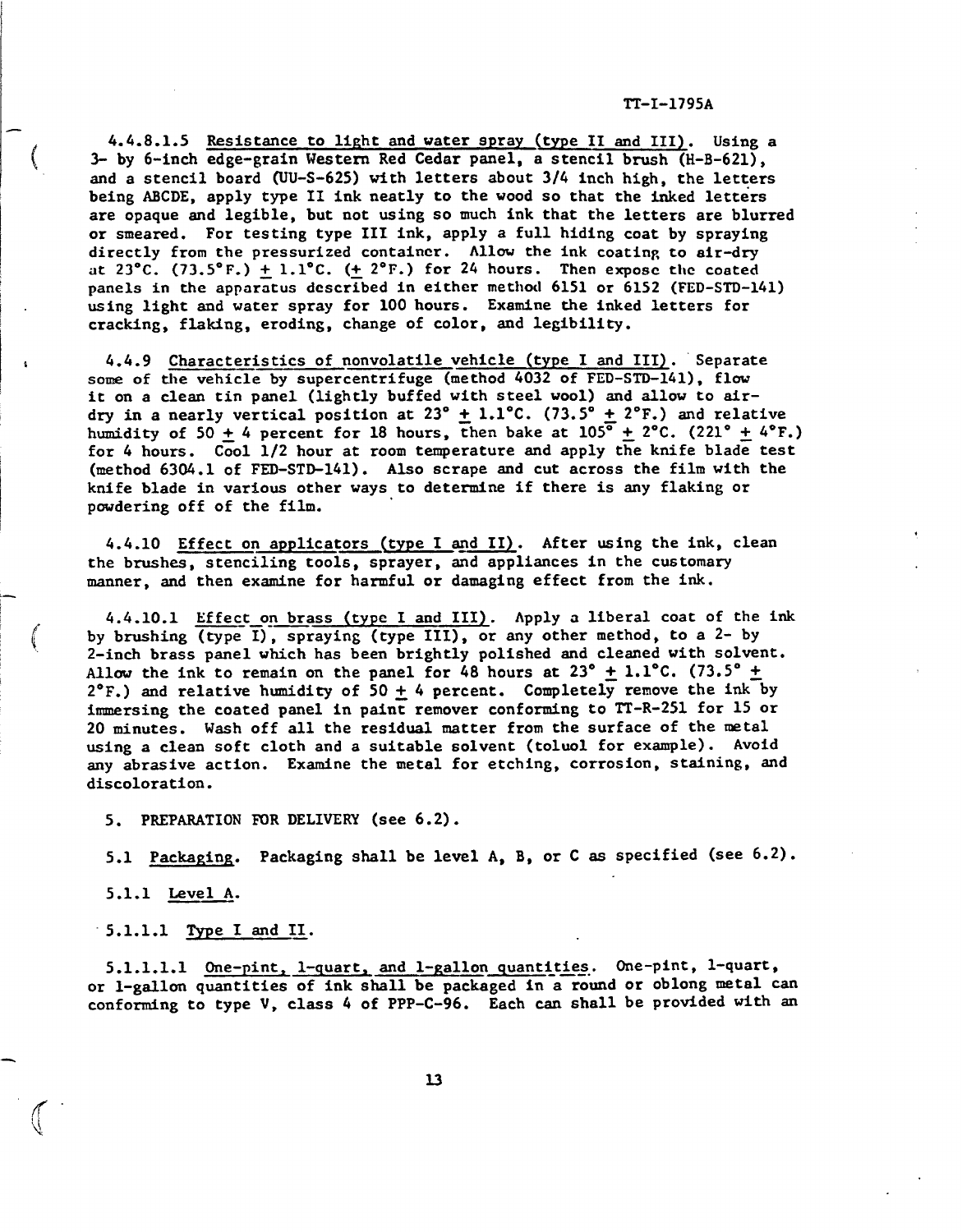innerseal and an exterior protective coating in accordance with plan B of PPP-C-96. One-gallon round or oblong cans shall be fitted with wire handles or formed bridge type handles, respectively. The filled 1-pint cans shall be closed and interior packaged in accordance with the applicable requirements specified in the appendix of PPP-C-96.

.<br>محتمد *...*.

**)**

**...**

**—..- ')**

 $5.1.1.1.2$  Five-gallon quantities. Five-gallon quantities of ink shall be packaged in a 5-gallon capacity metal pail conforming to type I, class 3 of PPP-P-704. Each pail shall have a screw cap for the closure and be provided with a push-pull spout or flexible spout pouring device as specified in PPP-P-704. Each pail shall be closed and the screw cap protected with an outer seal as specified in the appendix of PPP-P-704.

5.1.1.2 Type III. One-pint of type III ink shall be packaged in the pressurized container specified in 3.6. Twelve filled 1-pint pressurized containers shall be packaged in a sung-fitting fiberboard box conforming to style RSC, grade W5c or W6c of PPP-B-636. Each box shall be fitted with a snug-fitting, full-height, half-slotted style interlocking partitions fabricated of the same material as the box. The partition shall provide for an interior arrangement of the pressurized containers of six in length, two in width, and one in depth within the box. Each box shall be closed in accordance with the appendix of PPP-B-636.

**5.1.2** Level B  $(civil)$  agencies). One-pint, 1-quart, and 1-gallon quantities **of ink shall be packaged in accordance with the applicable requirements specified in 5.1.2\$ except exterior protective coating shall be in accordance with plan A of PPP-C-96 (see 6.2),**

**5.1.3 Level C. Ink shall be packaged to afford adequate protection against physical damage and deterioration during shipment from the supply source to the first receiving activity.** The **supplier may use his standard practice when it meets these requirements.**

5.2 **Packing.** Packing shall be level A, B, or C as specified (see 6.2).

5.2.1.1 Type 1, IL and 111.

**5.2.1.1.1 One-pint, l-quart, and l-gallon quantities. One-pint, l-quart,** or 1-gallon quantities of ink of one description only, packaged as specified in 5.1, shall be packed in accordance with the applicable level A requirements specified in PPP-C-96.

5.2.1.1.2 Five-gallonquantities, Five-gallonquantities of ink, packaged as specified in 5.1, shall not require overpacking.

5.2.2 Level B.

5.2.2.1 Type I, 11, and 111.

**1.4**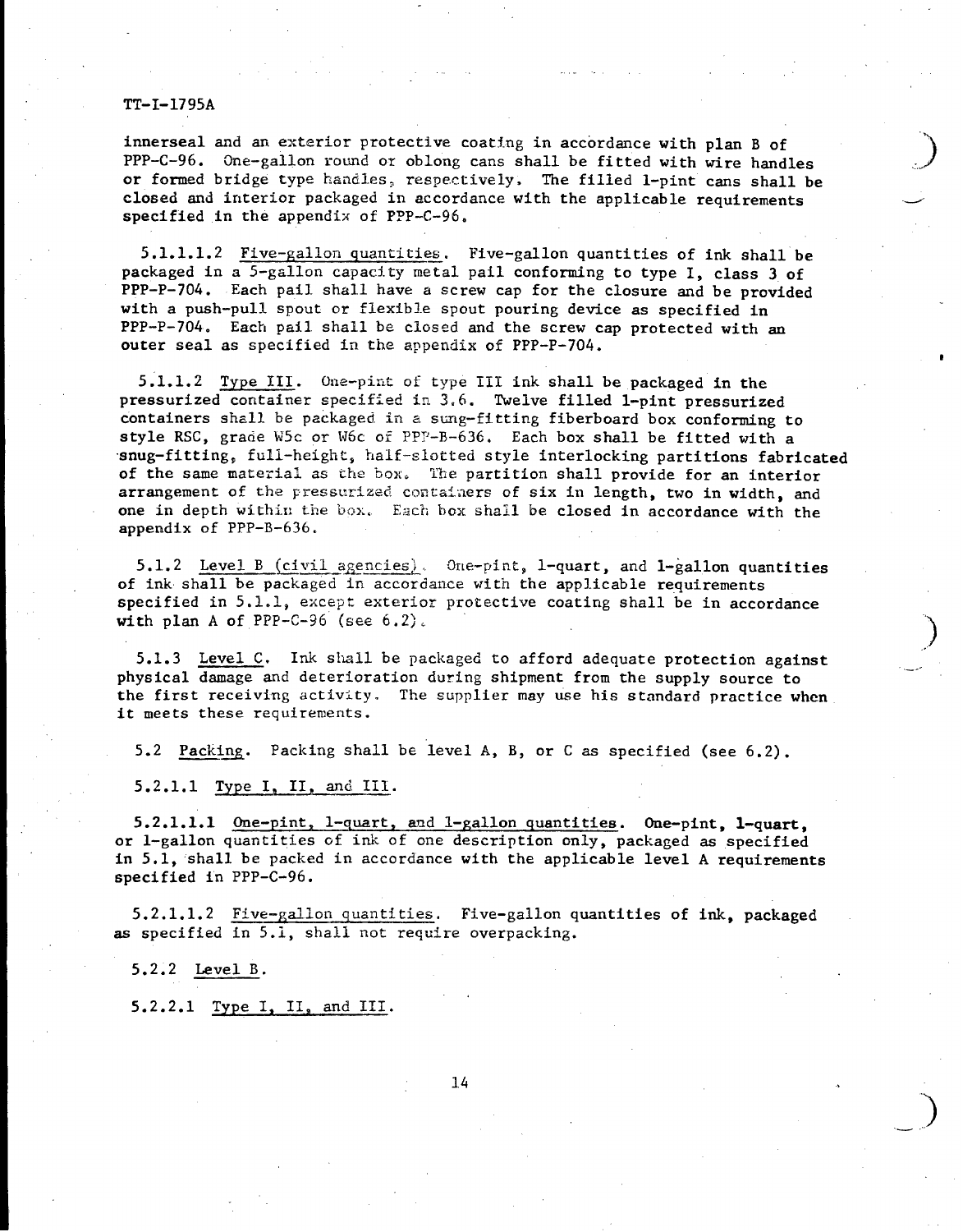**5.2.2.1.1 One-pint, l-quart, and l-gallon quantities-. One-pint, l-quart, or l-gallon quantities of ink of one description only, packaged as specified in 5.1, shall be packed in accordance with the applicable level B require- =nts specified in PPP-C-96.**

**5.2.2.1.2 ~ivc-gallon quantities. Five-gallon quantities of Ink, packaged as specified in 5.1, shall not r-ire overpacking.**

**5.2.3 Level C. Ink, packaged as specified In 5.1, shall be packed in a manner to insure carrier acceptance and safe delivery at destination at the lowest transportation rate for such supplies. Containers shall be in accordance with Uniform Freight Classification Rules or National Motor Freight**  $Classification Rules, as applicable.$ 

#### 5.3 **Marking.**

**5.3.1** <u>Civil agencies</u>. In addition to any special marking required by the **contract or order, interior packages and shipping containers shall be marked in accordance with FED-STD-123.**

**5.3.2 Mllitaxy requirements. In addition to any special marking required — by the contract or order, interior packages and shipping containers shall be marked in accordance wfth 141L-STD-129.**

#### 5.3.3 **Special marking.**

5.3.3.1 me I and II. **Each type I and II interior package and shipping** containershall be legibly **marked in accordance wfth the Federal Hazardous** SubstancesLabeling Act or **have affixed a warning label to indicate hazardous** substances **contain=d herein in accordance with the applicable requirements of MIL-STD-129. In addition, each type I and 11 I.ntcriorpackage and shipping container shall be marked or labeled with the names of proper solvents for use in thinning the ink to stenciling or spraying consistency.**

**5.3.3.2 ~e 111 Each type 111 interior package and shipping container ,—— .\* shall be marked or labeled for hazardous substances as specified in 5.3.3.1. In.addition, each pressurized container shall include the following:**

- **a. Color number of FED-STD-595.**
- **b. Net weight in ounces.**
- **c. Name of material.**
- **d. Manufacturerts name and address.**
- **e. Precautions for use and storage.**
- **f. Directions for use, including surface preparation.**
- **. The formula in general terms.**
- **:. Best results are obtained when used at temperatures between** 60" **to 90"F.**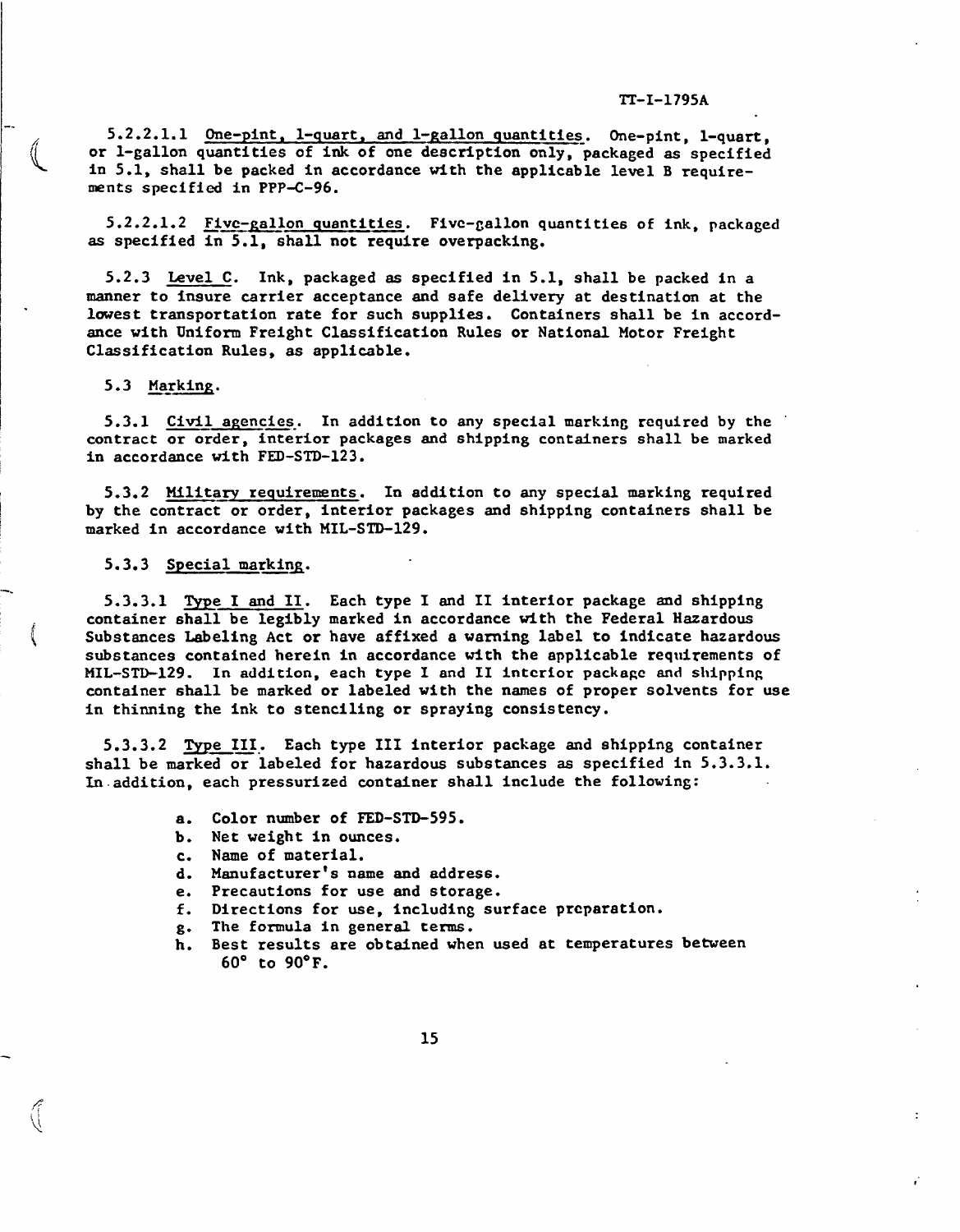#### **3X-I-1795A**

,

**6. NOTES ) ....-'**

6.1 Intended use. The types I and III stencil inks covered by this specification are a light and weather-resistant, fast-drying, flat-finish stencil inks for marking metals, glass, stone and similar non-porous surfaces. They are intended to be used with stencil brush, hand-lettering brush, roller coater, spray and stencil board. The types II and III stencil inks covered by this specification are weather-resistant, fast-drying, flat-finish stencil inks for marking fiberboard cartons, wood crates and boxes, bales, sacks and burlap and similar porous surfacea not having direct contact with food items.

**6.2 Ordering data. Purchasers should exercise any desired options permitted**  $h$ erein and procurement documents should specify the following:

- (a) Title, number, and date of this specification.
- (b) Type and'quantity required (see 1.2, section 5 and 6.3).
- (c) Color required (see **3.4.2).**
- (d) **Selection of applicable levels of packaging and packing (see 5.1 and 5.2).**
- (e) **when a certificate of compliance for toxicity will not be acceptable (see table IV).**

**\**

.

**)**

.. **)**

 $\overline{\phantom{0}}$ 

(f) **When level B packaCiligis required for civil agencies (see 5.1.2).**

 $6.3$  The stencil inks covered by this specification should be purchased by volume (231 cubic inches to the gallon). The weight per gallon varies with the color and with the manufacturer. For most of the colored inks one gallon weighs approximately 10 pounds; black ink weighs approximately 7 1/4 pounds per gallon.

6.4 Classification comparison. The type I ink covered by this specification corresponds to the ink formerly covered in TT-I-558C. The type II ink covered by this specification corresponds to the ink formerly covered by TT-I'559B and TT-1-oo559c (GSA-FSS). The type 111 ink was not previously covered by any other Federal or Military Specifications.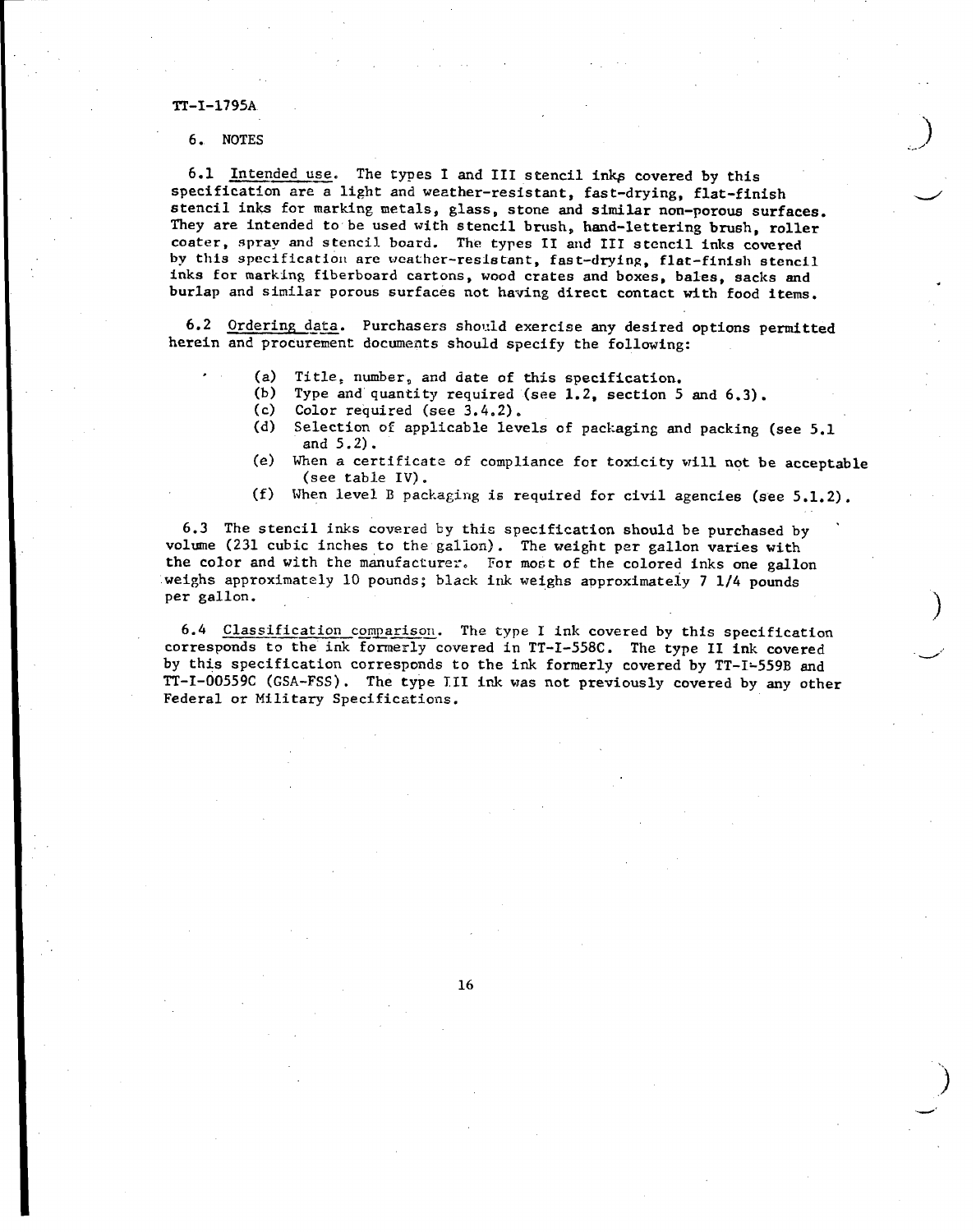$TT - I - 1795A$ 

Custodians:

Army - GL  $Navy - SA$ 

## Review activities:

Army - MD, MI, SM

User activities:

Army - ME, AV  $Navy - MC$ 

Preparing activity:

 $Array - GL$ 

## Civil Agency Interest:

**GPO GSA-FSS** HEW-FDA VA-DMS

Project No. 7510-0256

Orders for this publication are to be placed with General Services Administration, acting as an agent for the Superintendent of Documents. See section 2 of this specification to obtain extra copies and other documents referenced herein. Price 20 cents each/

## 17

OU.S. GOVERNMENT PRINTING OFFICE: 1881-703-023/4726

**この やくさん のうちょう**  $\epsilon T_{\rm K}$ 

والعقامة سندعاها ولا  $\sim$  1000  $\sim$  $\sim 10$   $\mu$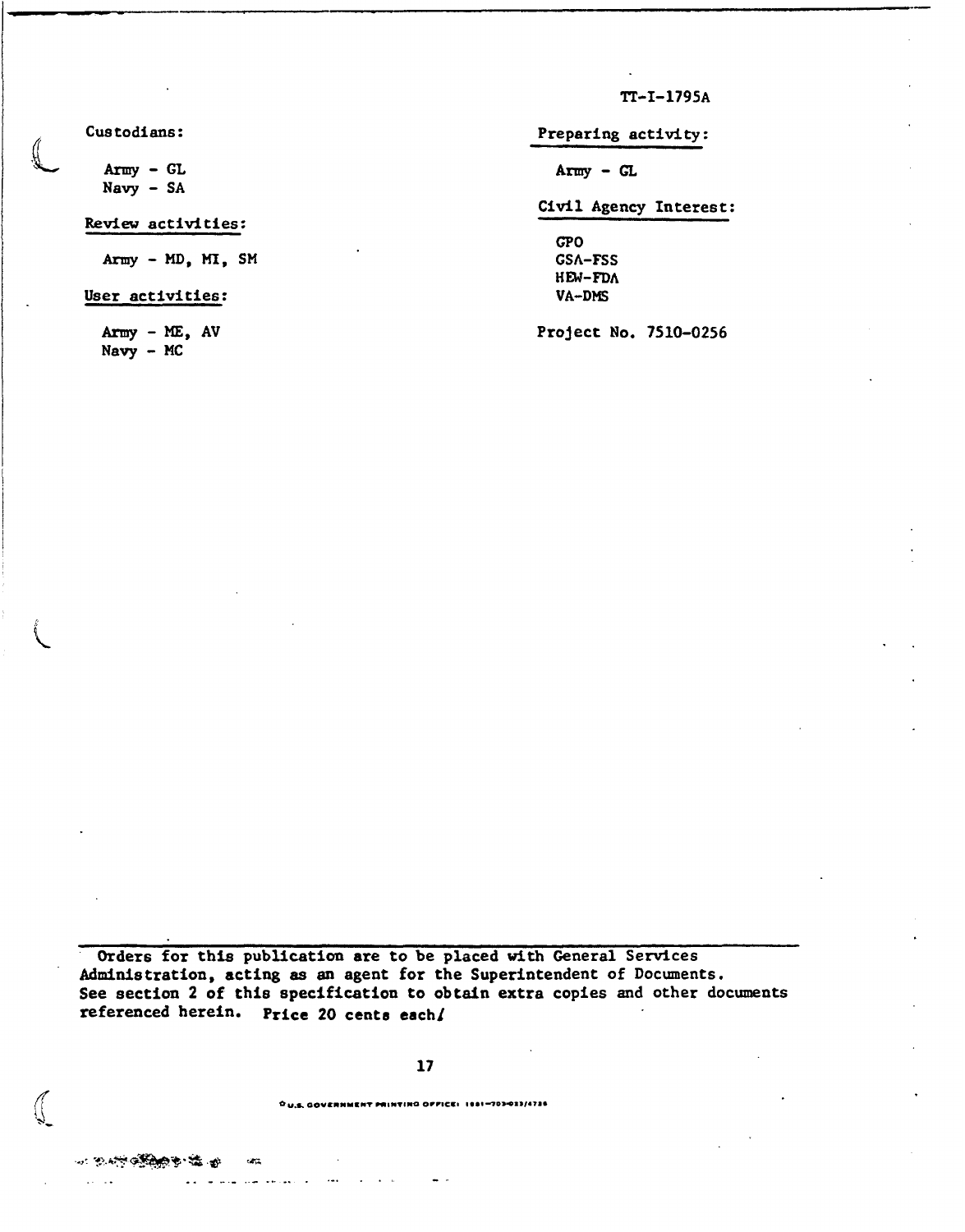|                                                               | STANDARDIZATION DOCUMENT IMPROVEMENT PROPOSAL<br>(See Instructions - Reverse Side) |                                                                   |
|---------------------------------------------------------------|------------------------------------------------------------------------------------|-------------------------------------------------------------------|
| <b>1. DOCUMENT NUMBER</b>                                     | 2. DOCUMENT TITLE                                                                  |                                                                   |
| <b>34. NAME OF SUBMITTING ORGANIZATION</b>                    |                                                                                    | 4. TYPE OF ORGANIZATION (Mark one)<br><b>VENDOR</b>               |
| b. ADDRESS-(Street, City, State, ZIP Code)                    |                                                                                    | <b>USER</b><br><b>MANUFACTURER</b>                                |
|                                                               |                                                                                    | OTHER (Specify):                                                  |
| <b>5. PROBLEM AREAS</b><br>a. Paragraph Number and Wording:   |                                                                                    |                                                                   |
|                                                               |                                                                                    |                                                                   |
| b. Recommended Wording:                                       |                                                                                    |                                                                   |
|                                                               |                                                                                    |                                                                   |
| c. Resson/Rationale for Recommendation:                       |                                                                                    |                                                                   |
|                                                               |                                                                                    |                                                                   |
| 6. REMARKS                                                    |                                                                                    |                                                                   |
|                                                               |                                                                                    |                                                                   |
| 7s. NAME OF SUBMITTER (Lest, Pirst, MI) - Optional            |                                                                                    | <b>b. WORK TELEPHONE NUMBER (Include Area</b><br>Code) - Optional |
| c. MAILING ADDRESS (Street, City, State, ZIP Code) - Optional |                                                                                    | <b>&amp; DATE OF SUBMISSION (YYMMDD)</b>                          |
| <b>BIR FORM 1.49P</b>                                         |                                                                                    |                                                                   |

.

1

 $\cdot$ 

 $\overline{\phantom{a}}$ 

 $\overline{\mathbf{I}}$ 

 $\mathbf{D}\mathbf{B}$  as MAR 1426